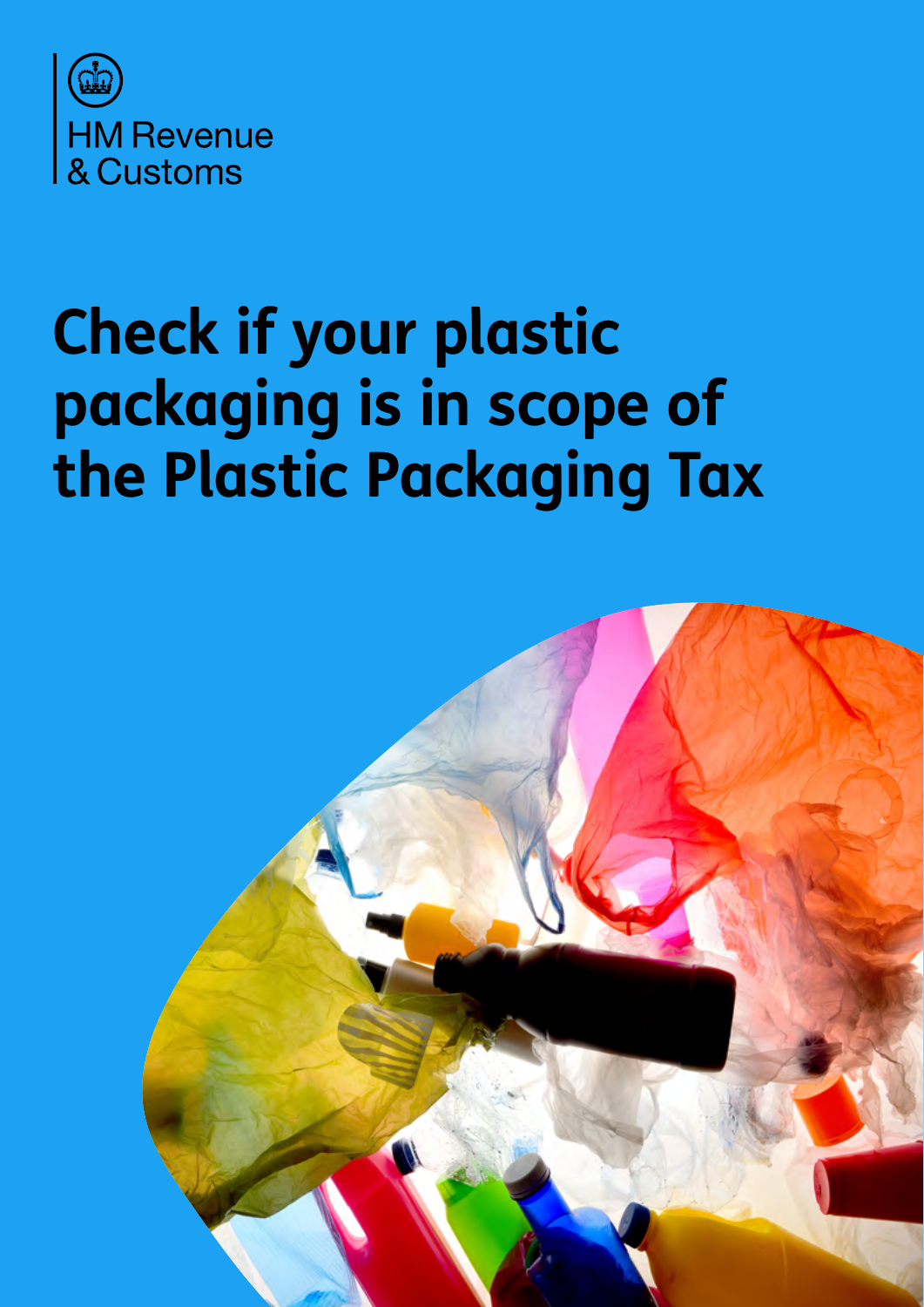Plastic packaging tax is chargeable on plastic packaging components imported into and manufactured in the UK. If your plastic packaging component contains more plastic than any other material by weight, check if it is in scope of Plastic Packaging Tax.

Please use the further information given on pages 3-6 alongside this decision tree.

**A** Is your product designed to be suitable, whether used alone or in combination with other products, for a packaging function? That is to contain, protect, handle, deliver or present goods at any stage in the supply chain from the packaging manufacturer, to the user or consumer.

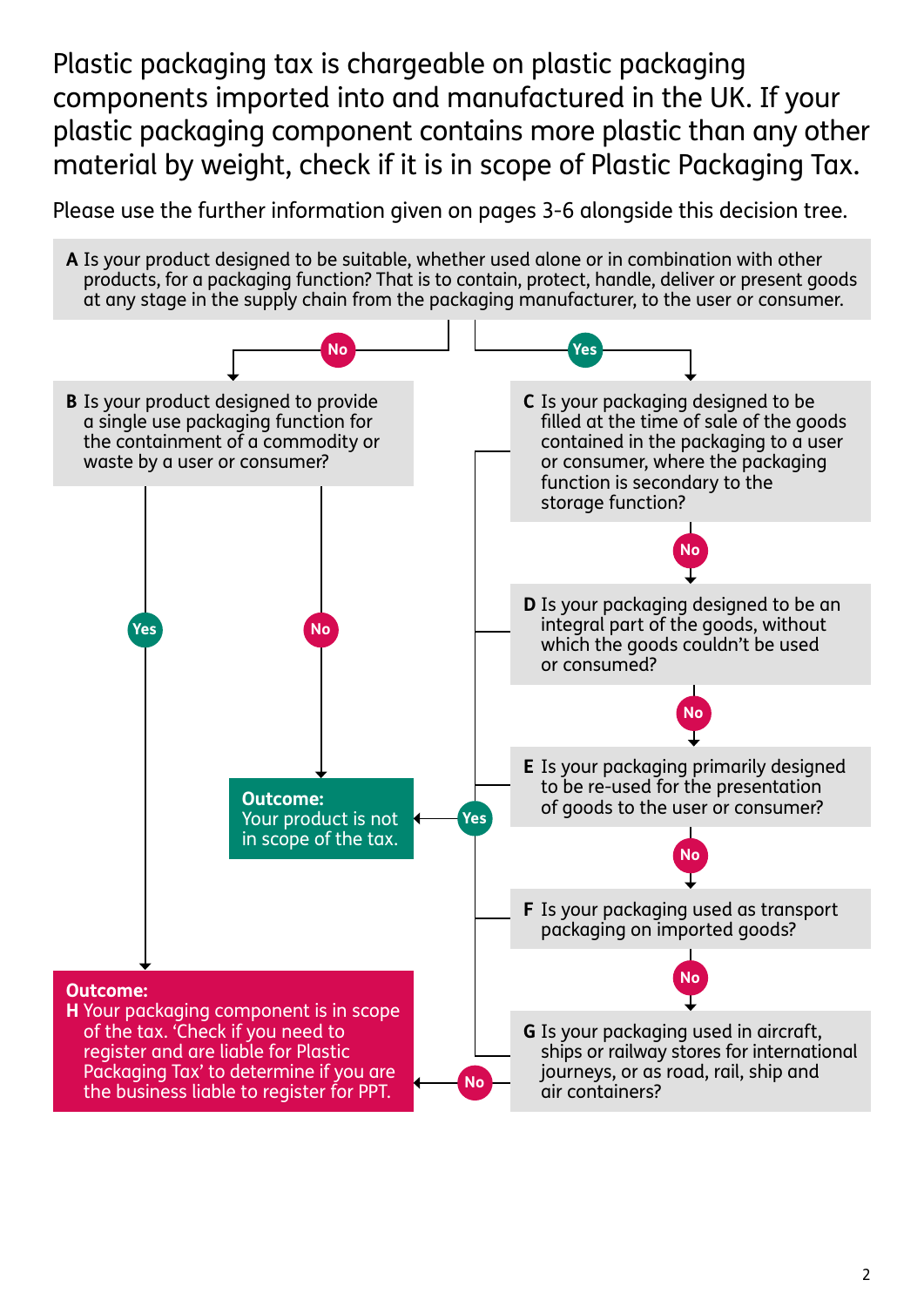## **Further information for each decision tree step**

This decision tree should be followed for packaging components that contain more plastic by weight than any other single substance. For example, if a 10-gram packaging component is made of 4 grams of plastic, 3 grams of aluminium and 3 grams of cardboard, it will be considered to be a plastic packaging component for the purposes of this tax.

Plastic includes bioplastics, including biodegradable, compostable and oxo-degradable plastics.

Businesses that manufacture or import less than 10 tonnes of plastic packaging do not need to register for the tax. For more information on the 10-tonne threshold see 'Check if you need to register and are liable for Plastic Packaging Tax'.

A plastic packaging component will not be chargeable for the tax if it:

- contains 30% or more recycled plastic;
- is for use in the immediate packaging of a human medicinal product;
- is directly exported, or
- is permanently set aside at production or importation for a non-packaging function.

However, businesses must still submit returns and declare these types of plastic packaging where the volume of plastic packaging components that they produce or import exceeds the 10-tonne threshold.

#### **Step A – Products designed to be suitable, whether used alone or in combination with other products, for a packaging function**

These are packaging components that are designed to be suitable, whether used alone or in combination with other products, to contain, protect, handle, deliver or present goods at any stage in the supply chain from the manufacturer to consumer or user.

Examples of products that meet this definition include coat hangers, plastic crates for fruit and vegetables, bottles and bottle caps.

If the packaging component meets this definition it does not matter whether it is manufactured or imported for use in the supply chain of the goods or by a user or consumer. For example, cling film and plastic parcel tape can be designed to be suitable for use in the supply chain or for use by the consumer.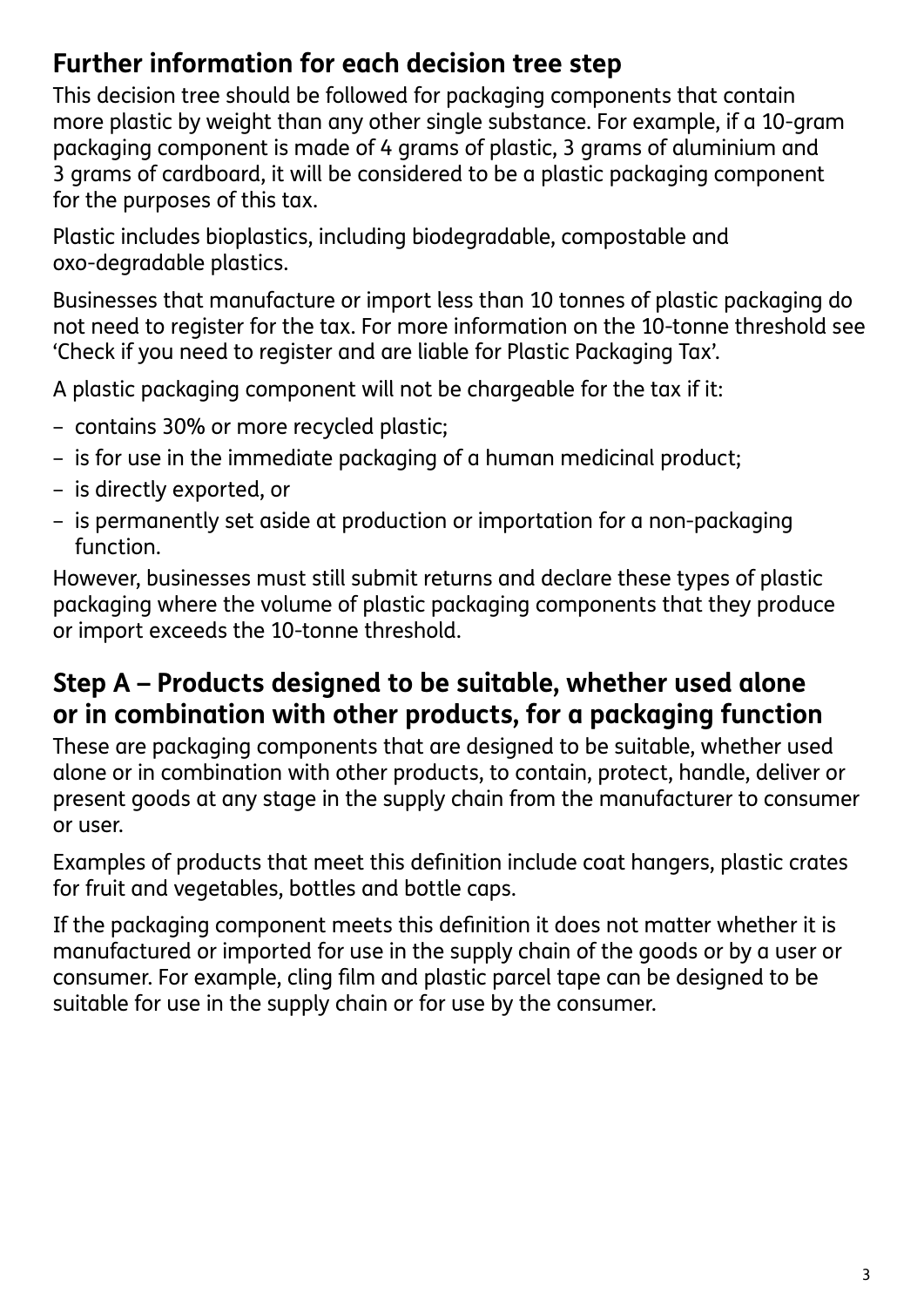### **Step B – Products designed for single-use for use by a user or consumer, in containing any commodity or waste**

These are packaging components that are designed as single use packaging products (even where they are capable of being used on more than one occasion) for use by a consumer or user in containing, protecting, handling, delivering or presenting any commodity or waste. The tax will apply to products that meet this definition, for example:

- plastic bags such as carrier bags, bin liners and refuse sacks, sandwich bags and nappy sacks
- disposable cups such as expanded polystyrene (EPS) cups, vending machine cups, plastic wine or pint glasses, party cups

## **Step C – Packaging filled at the point of sale where the packaging function is secondary to the storage function**

These are packaging components that are designed to be suitable to contain goods at the point of sale to the consumer or user. This is where the product's packaging function is secondary to its use by the end consumer, to contain, support or preserve the goods throughout their lifetime. The tax does not apply to packaging that meet this definition, for example:

- toolboxes
- first aid boxes
- earphone or earbud cases
- manicure set cases
- glasses cases
- CD/DVD/video game cases
- board game boxes

# **Step D – Packaging that is an integral part of the goods**

These are packaging components that are:

- designed so that the packaging component is an integral part of the goods sold to a user or consumer (unless those goods are themselves a packaging component);
- necessary to enable the goods to be used by the user or consumer; and
- discarded by the user or consumer once the goods inside are used or consumed or with the goods.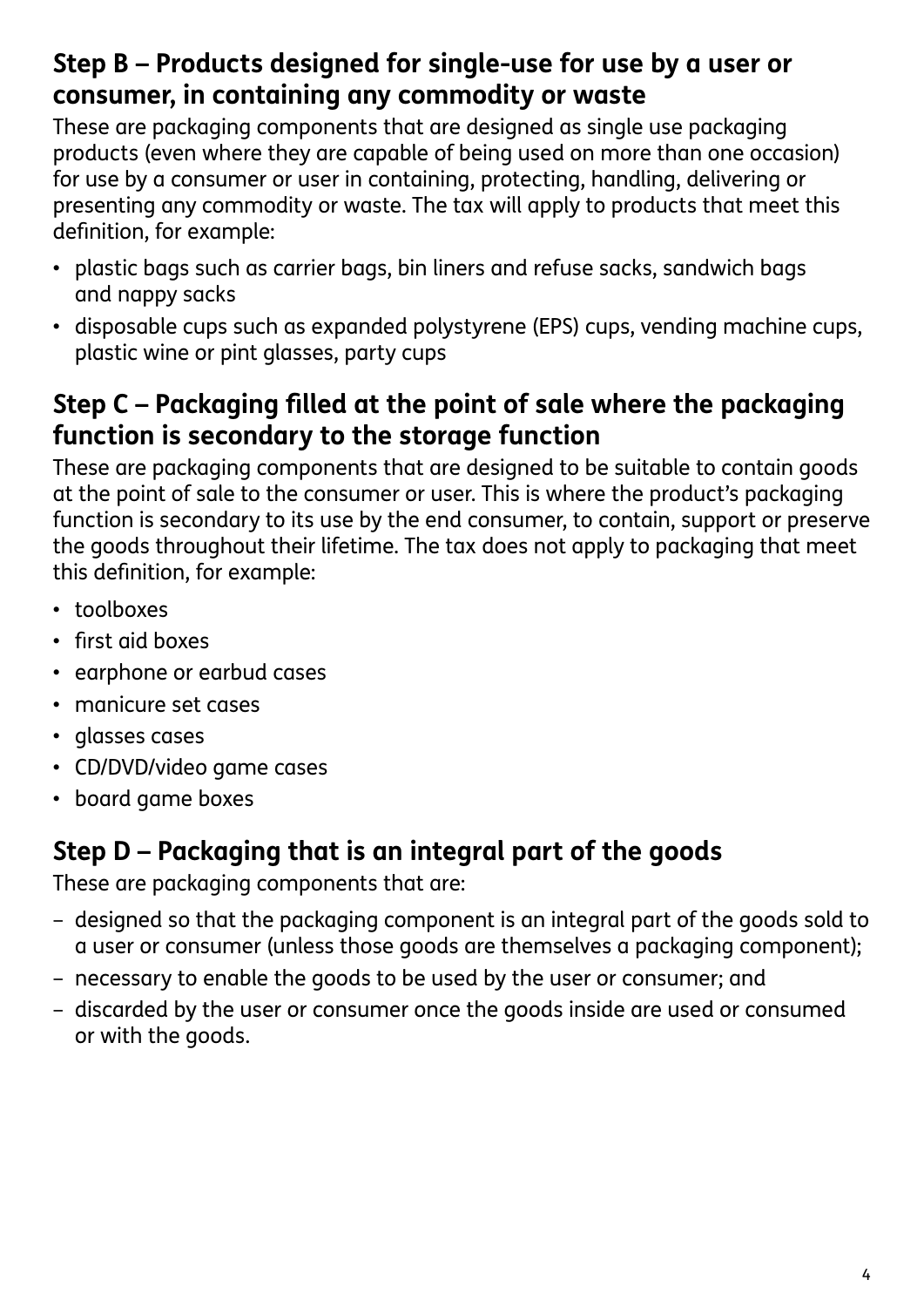The tax does not apply to products that meet this definition, for example:

- water cartridge filters
- printer or toner cartridges
- tea bags
- perforated rice bags
- room deodorisers
- lighters
- dental floss cases

Packaging components such as a dispenser on a soap bottle and a lid with a valve on a ketchup bottle, are not considered an integral part of the good and are in scope of the tax because it is possible to use or consume these goods without the packaging.

# **Step E – Packaging primarily for re-use for the presentation of goods**

These are packaging components that are primarily designed to be used and re-used for the presentation of goods to a user or consumer, and have been permanently set aside for this purpose before or as soon as they have been manufactured or imported. A record of this setting aside must be kept. The tax does not apply to products that meet this definition, for example:

- sales display shelf
- shop fittings specifically for presenting goods
- sales presentation stands

# **Step F – Packaging used to transport goods into the UK**

This is transport packaging that is used in the delivery of goods into the UK. Transport packaging is either:

- packaging that is used to handle and transport a number of sales units or grouped packaging, to prevent physical handling and transport damage; or
- road, rail, ship and air containers

The tax does not apply to products that meet this definition for example, plastic pallets and pallet wrap to secure consignments of products to pallets during the delivery of goods into the UK

Where plastic transport packaging is used only to transport goods within the UK, or unfilled transport plastic packaging components imported as an item in its own right, these will be chargeable for the tax.